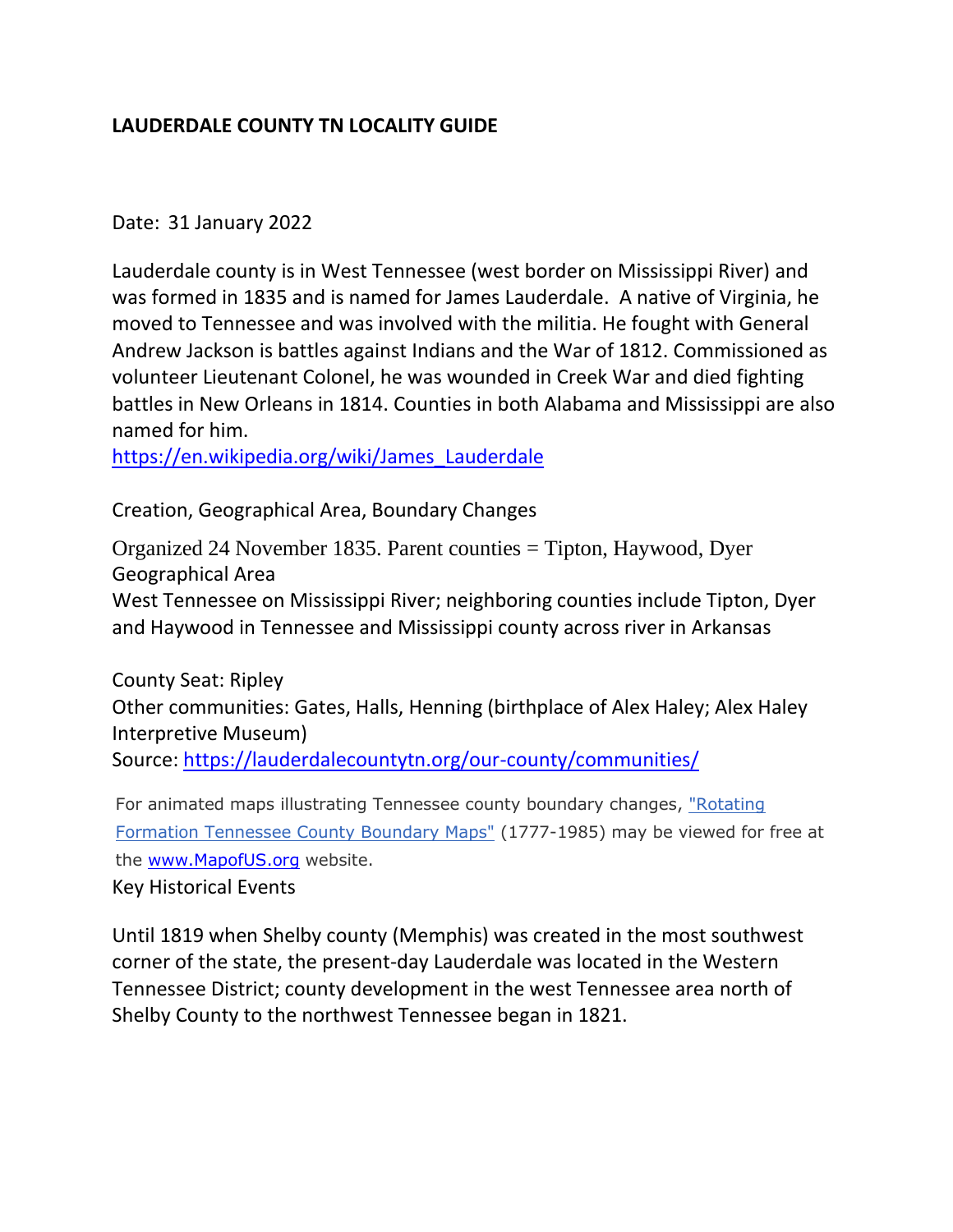# Records Available

| Record                       | <b>Beginning Date</b> | Place                    |
|------------------------------|-----------------------|--------------------------|
| <b>Birth</b><br>registration | 1881 (see notes)      | State-wide               |
| Marriage                     | 1838                  | <b>County Clerk</b>      |
| Court<br>Court               | 1836                  | <b>General Sessions</b>  |
| Land (deeds)                 | 1822 (see notes)      | <b>Register of Deeds</b> |
| Probate                      | 1836                  | County clerk             |
| Census                       | (see notes)           |                          |

Note 1: State-wide registration for births and deaths required in 1914; however, compliance was not widespread until about 1927.

Note 2: Check land and deed records of adjacent counties (and parent counties) if locating very early records is problematic

Note 3: The first "official" (US Federal) census for Lauderdale County was taken in 1840. Before that time, residents may be found in adjacent and parent counties.

Missing Records in Lauderdale County

1835-1837 Marriage Records

1869 Courthouse records damaged by fire

Suggestions for research related to record losses

- *[Burned Counties.](http://blogs.ancestry.com/circle/?p=2424)* By Michael John Neill at [24-7 Family History Circle.](https://blogs.ancestry.com/circle/)
- *[When the Records are Gone.](http://tnblog.arleneeakle.com/2009/04/13/when-the-records-are-gone/)* By Arlene Eakle at [Arlene Eakle's](http://tnblog.arleneeakle.com/)  [Tennessee Blog.](http://tnblog.arleneeakle.com/)
- [Burned Counties Research](https://www.familysearch.org/wiki/en/Burned_Counties_Research) in the [FamilySearch Research Wiki.](https://www.familysearch.org/wiki/en/Main_Page)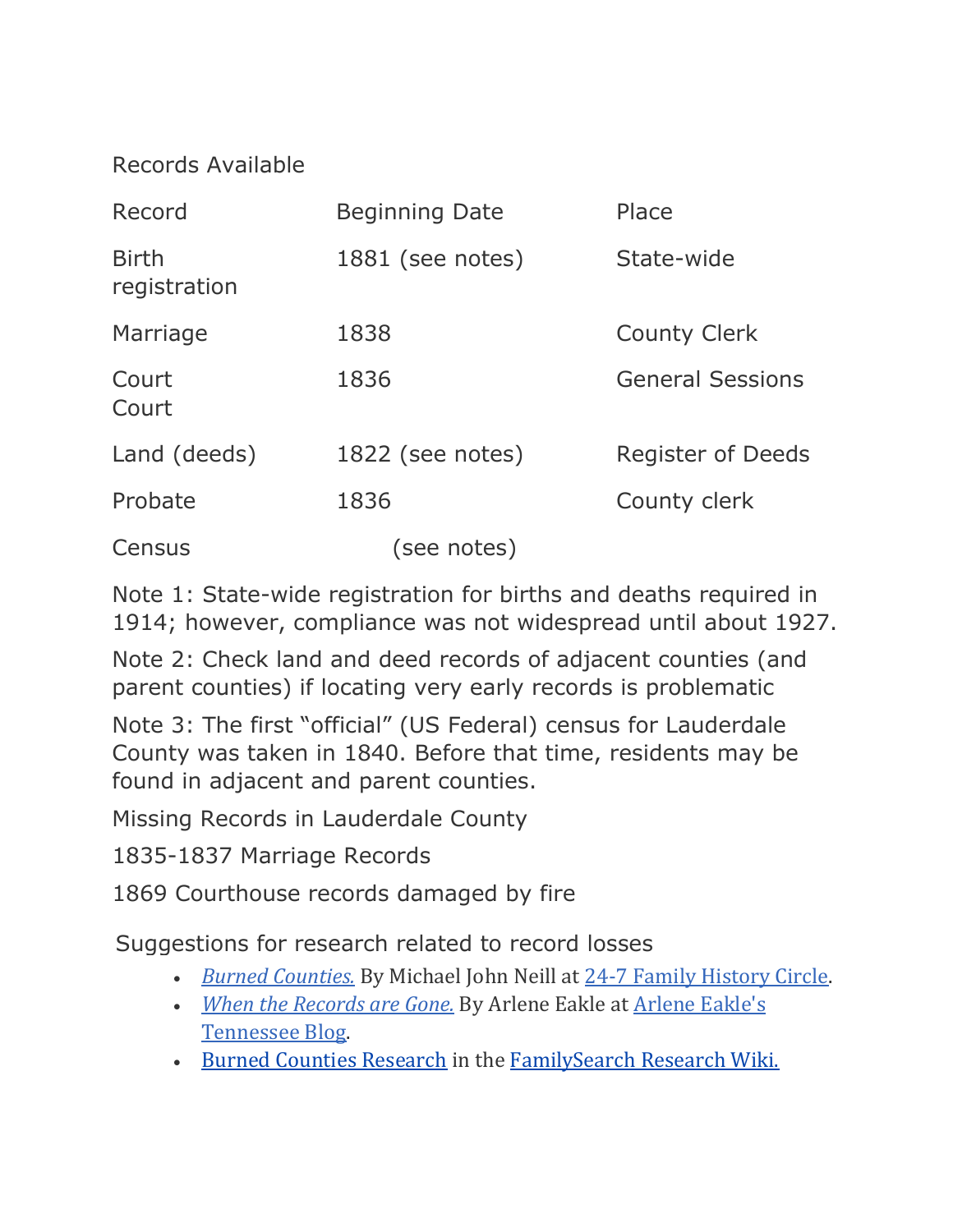See notes below about federal census records for Tennessee. Additional information is available via Google searches and on the website of the Tennessee State Library and Archives, <https://sos.tn.gov/tsla/researchers-genealogists>

# Census Records

Both [www.familysearch.org](http://www.familysearch.org/) (free) and [www.ancestry.com](http://www.ancestry.com/) (\$) have census collections with transcribed information and images for actual census pages.

1840, 1850, 1860, 1870, 1880, 1900, 1910, 1920, 1930, and 1940 federal population censuses of Lauderdale County are available online. For tips on accessing census records online, see [Tennessee Census.](https://www.familysearch.org/wiki/en/Tennessee_Census) If you're having trouble finding your ancestors in online indexes, try checking printed indexes. Created by local experts familiar with the area's families, these indexes are often transcribed more accurately than nationwide online indexes.

See [Tennessee Population Schedule Indexes: Fiche, Film, or](https://www.familysearch.org/wiki/en/Tennessee_Population_Schedule_Indexes:_Fiche,_Film,_or_Book)  [Book](https://www.familysearch.org/wiki/en/Tennessee_Population_Schedule_Indexes:_Fiche,_Film,_or_Book) for more information about statewide printed indexes.

See [Lauderdale County, TN census assignments,](http://www.us-census.org/states/tennessee/l-tn.htm#Lauderdale) including links to transcribed files.

Source: [The USGenWeb Census](http://www.us-census.org/) Project®

1810-1891

[Tennessee, Compiled Census and Census Substitutes Index, 1810-](http://search.ancestry.com/search/db.aspx?dbid=3574) [1891](http://search.ancestry.com/search/db.aspx?dbid=3574) at [Ancestry](http://search.ancestry.com/) (\$)1840

1840 pensioners

• *[A Census of Pensioners for Revolutionary or Military Services: With their Names, Ages, and](http://www.worldcat.org/oclc/2648500)  [Places of Residence, as Returned by the Marshalls of the Several Judicial Districts, Under the](http://www.worldcat.org/oclc/2648500)  [Act for Taking the Sixth Census](http://www.worldcat.org/oclc/2648500)*. 1841; reprint, Baltimore, Md.: Genealogical Publishing,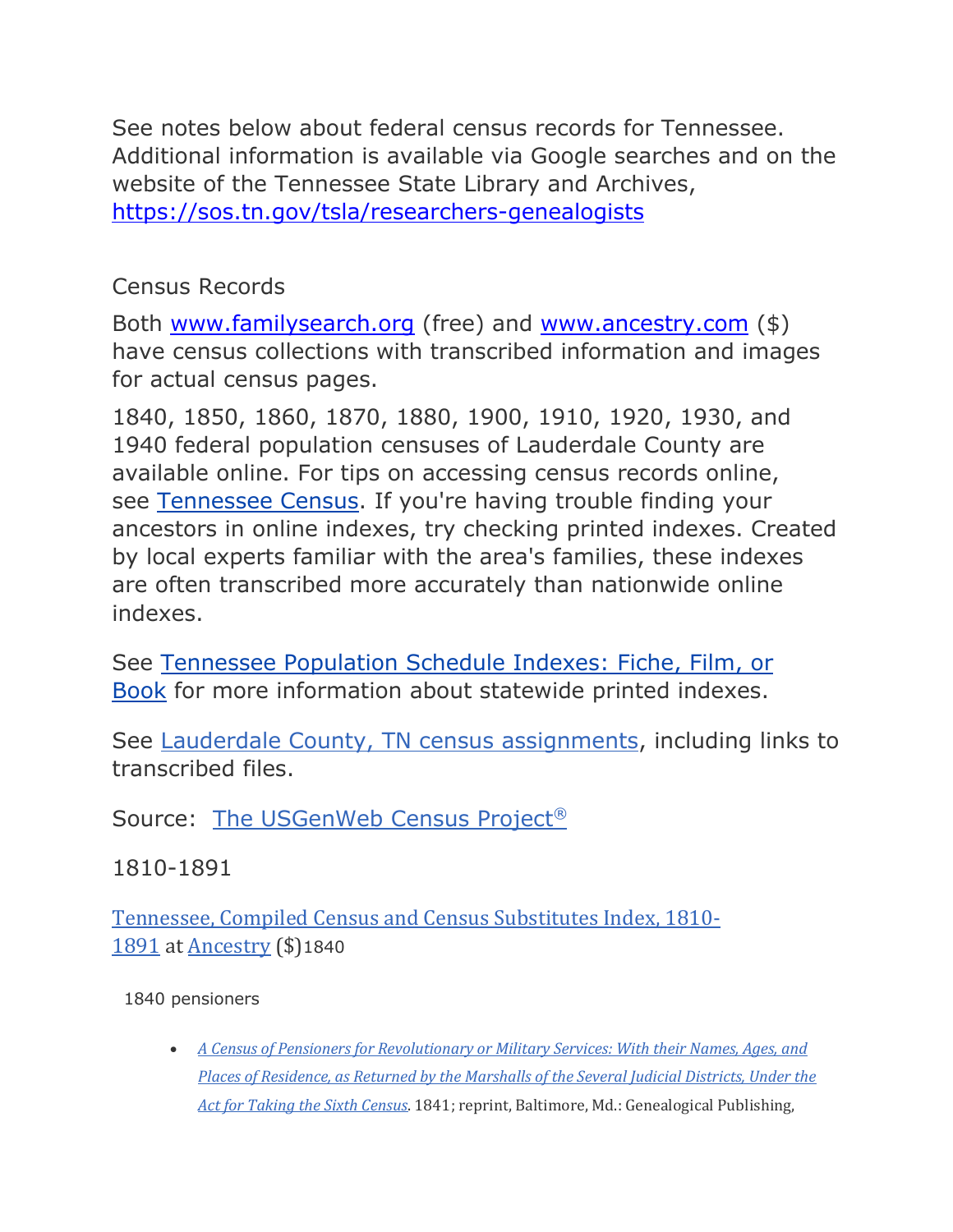1967. [FHL US/CAN Book 973 X2pc 1840; FHL US/CAN Film 2321.](https://www.familysearch.org/search/catalog/282860) 1841 edition digitized by the [U.S. Census Bureau](http://www2.census.gov/prod2/decennial/documents/1840c-01.pdf) and [Google books](http://books.google.com/books?id=W7JYAAAAMAAJ) *et. al*. See Tennessee, Western District, Lauderdale County on page 159.

1840, 1850 Census, 1850 Mortality Schedule

• Davis, Bettie B. *Lauderdale County, Tennessee, 1840 Census, 1850 Census, and 1850 Mortality Schedule*. Memphis, Tenn.: B.B. Davis, 1983. [FHL US/CAN book 976.816 X2.](https://www.familysearch.org/search/catalog/65151)

1880

• Sistler, Samuel D. *1880 Census Lauderdale County, Tennessee*. Nashville, Tenn.: Byron Sistler and Associates, 2002. [FHL US/CAN book 976.816 X2](https://www.familysearch.org/search/catalog/1045453)

1891 Male Voters

• 1891 [Tennessee Enumeration of Male Voters 1891](http://search.ancestry.com/search/db.aspx?dbid=2884) at [Ancestry](http://search.ancestry.com/)

The following website has a list of searchable Tennessee census databases

<https://raogk.org/census-records/tennessee/>

# Probate Records

The County Court, Chancery Court, and County Clerk have responsibility for the probate records of Lauderdale County.

## *Online Records and Indexes*

- **1779-2008** [Tennessee Wills and Probate Records 1779-2008](http://search.ancestry.com/search/db.aspx?dbid=9176) at [Ancestry](http://search.ancestry.com/) (\$)
- **1837-1936** [Lauderdale County](https://www.familysearch.org/search/image/index?owc=M6QS-Y66%3A179635601%3Fcc%3D1909088) portion of [Tennessee, Probate Court Books, 1795-](https://www.familysearch.org/search/collection/1909088) [1927](https://www.familysearch.org/search/collection/1909088) at [FamilySearch](https://www.familysearch.org/search) - [How to Use this Collection;](https://www.familysearch.org/wiki/en/Tennessee_Probate_Court_Books_-_FamilySearch_Historical_Records) handwritten indexes may be found at the front or back of some volumes.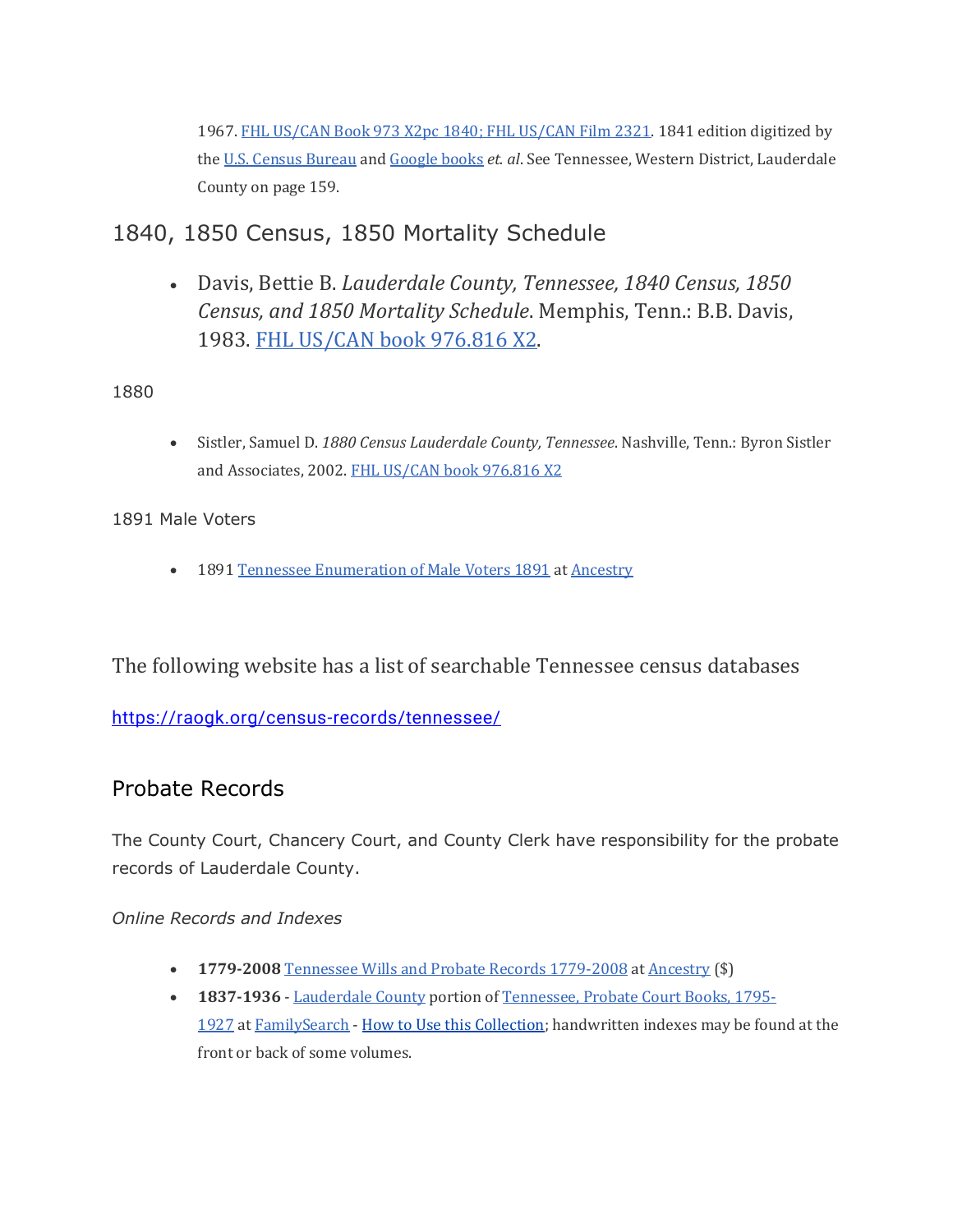#### *Book Abstracts and Indexes*

• **1837-1861** - Sistler, Byron and Barbara Sistler. *Index to Tennessee Wills & Administrations 1779-1861*. Nashville, Tenn. Byron Sistler & Associates, Inc., 1990. [FHL US/CAN 976.8 P22s.](https://www.familysearch.org/search/catalog/615022) Includes an index for probate records.

#### *Online Records and Indexes*

- **1779-2008** [Tennessee Wills and Probate Records 1779-2008](http://search.ancestry.com/search/db.aspx?dbid=9176) at [Ancestry](http://search.ancestry.com/) (\$)
- **1837-1936** [Lauderdale](https://www.familysearch.org/search/image/index?owc=M6QS-Y66%3A179635601%3Fcc%3D1909088) County portion of [Tennessee, Probate Court Books, 1795-](https://www.familysearch.org/search/collection/1909088) [1927](https://www.familysearch.org/search/collection/1909088) at [FamilySearch](https://www.familysearch.org/search) - [How to Use this Collection;](https://www.familysearch.org/wiki/en/Tennessee_Probate_Court_Books_-_FamilySearch_Historical_Records) handwritten indexes may be found at the front or back of some volumes.

### *Book Abstracts and Indexes*

• **1837-1861** - Sistler, Byron and Barbara Sistler. *Index to Tennessee Wills & Administrations 1779-1861*. Nashville, Tenn. Byron Sistler & Associates, Inc., 1990. [FHL US/CAN 976.8 P22s.](https://www.familysearch.org/search/catalog/615022) Includes an index for probate records.

Repositories Lauderdale County Courthouse 100 Court Square Ripley, TN 38063 Courthouse Phone: 731-635-2561 County Clerk Phone: 731-635-2561 Circuit Court Clerk: 731-635-0101 Register of Deeds: 731-635-2171 Source: [https://www.familysearch.org/wiki/en/Lauderdale\\_County,\\_Tenn](https://www.familysearch.org/wiki/en/Lauderdale_County,_Tennessee_Genealogy) essee Genealogy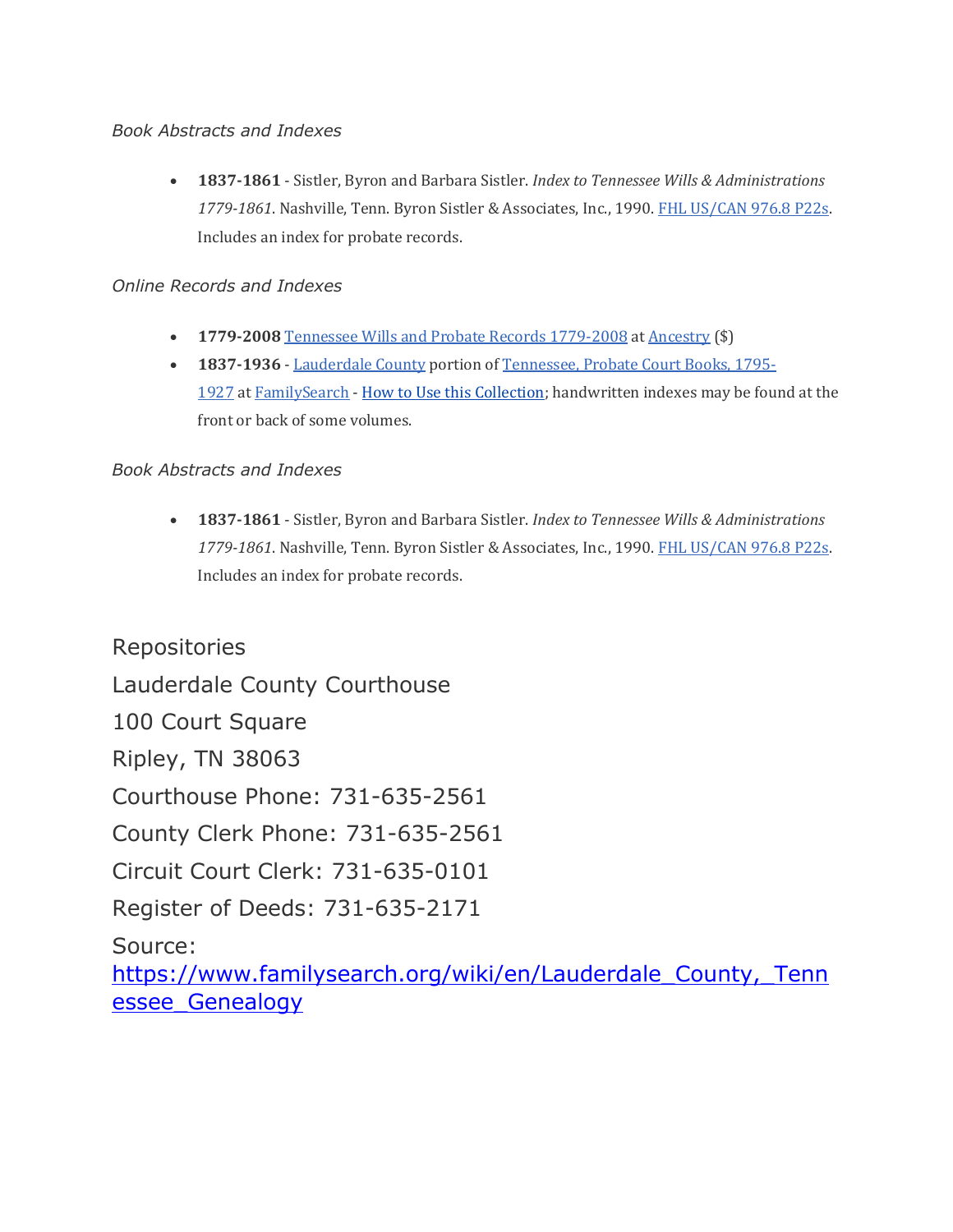Tennessee State Library and Archives (TSLA)

TSLA has a wealth of information for genealogists. Fact sheets are available for all Tennessee counties.

[https://sos.tn.gov/tsla/pages/genealogical-fact-sheets-about](https://sos.tn.gov/tsla/pages/genealogical-fact-sheets-about-lauderdale-county)[lauderdale-county](https://sos.tn.gov/tsla/pages/genealogical-fact-sheets-about-lauderdale-county)

The fact sheet for Lauderdale counties includes lists of books, microfilm and other materials available. Selected books and microfilm are available via interlibrary loan to Tennessee libraries. Some microfilm reels are available for purchase.

TSLA also has a collection of Tennessee newspapers (see website). Newspapers were published in the towns of Ripley and Halls.

Explore the TSLA website for online materials as well as finding aids, indexes and other resources that may be explored on a visit to the Archives or borrowed via interlibrary loan.

Tennessee State Library and Archives

1001 Rep John Lewis Way, N

Nashville, TN 37219

615-741-2764 (general); 615-741-7996 (Archives); 615-741- 2766 (TSLA Reference Desk or email: [ask@tsla.libanswers.com](mailto:ask@tsla.libanswers.com)

Other Materials of Interest at TSLA

# Periodicals with Pertinent Information

Genealogical periodicals can contain unique sources and can be local, regional, or statewide. The following periodicals cover this county:

- *Ansearchin' News*: Quarterly magazine of the [Tennessee Genealogical Society.](http://www.tngs.org/) For a keyword search, go to the [county index.](http://www.tngs.org/Ansearchn-News) Read previous issues on their [website;](http://www.tngs.org/Ansearchn-News) [FHL Book 976.8 B2a.](https://www.familysearch.org/search/catalog/44514)
- *Family Findings*: Quarterly of the [Mid-West Tennessee Genealogical Society.](https://mwtgs.wordpress.com/) For tables of contents and online access to issues, see **TNGenWeb Project**. Also try this specialized Google [search.](http://www.google.com/search?hl=en&rls=com.microsoft%3Aen-us&q=site%3Awww.tngenweb.org+%22Family+Findings%22+%22Carroll+County%22&aq=f&aqi=&aql=&oq=&gs_rfai=) [FHL US/CAN 976.8 B2f.](https://www.familysearch.org/search/catalog/40026)
	- [Volumes 1-10 \(1969-1978\)](http://tngenweb.org/madison/family-findings-index-1-10/)
	- [Volumes 11-20 \(1979-1988\)](http://tngenweb.org/madison/family-findings-index-xi-xx/)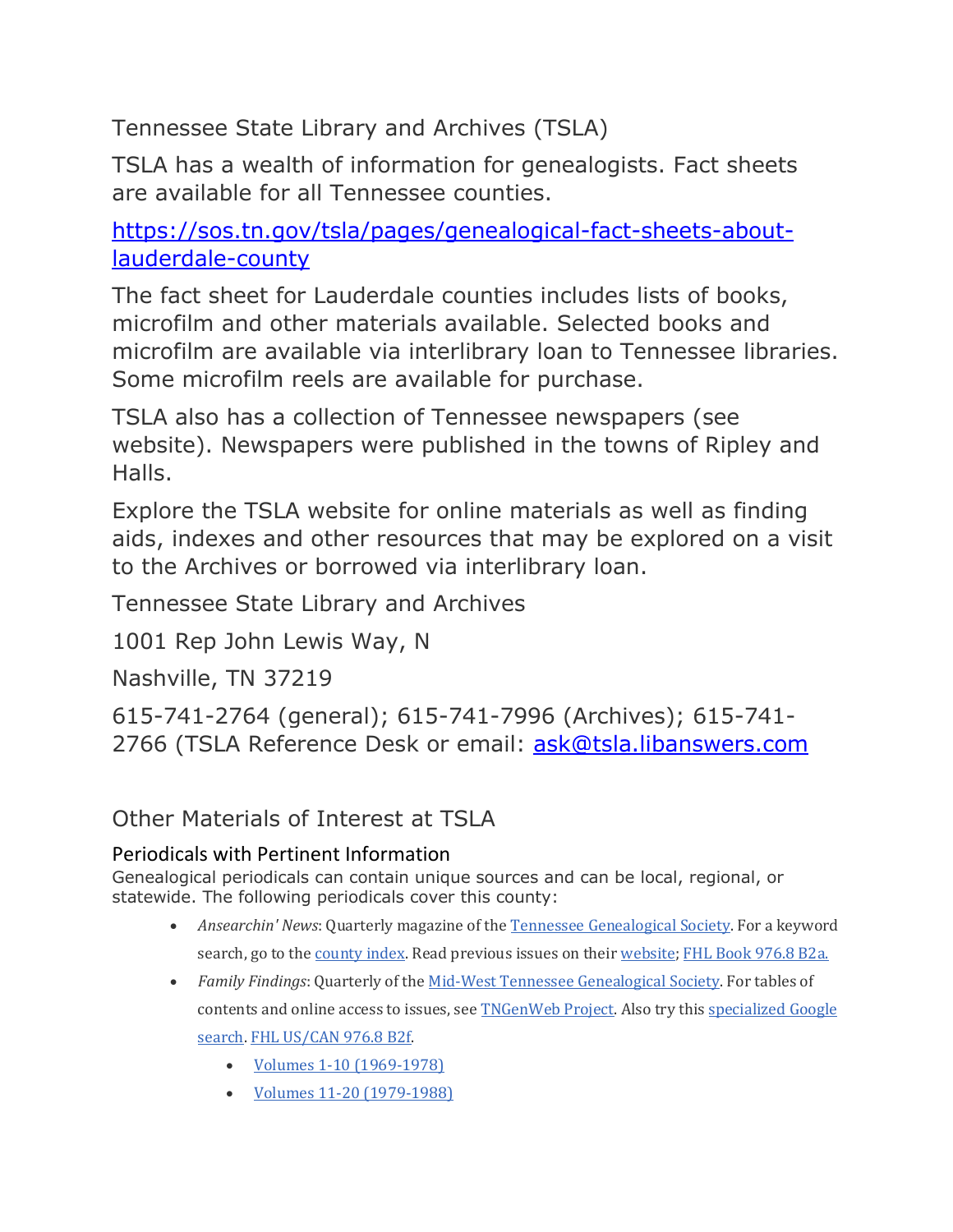- [Volumes 21-24 \(1989-1992\)](http://tngenweb.org/madison/family-findings-index-xxi-xxiv/)
- [Volumes 32-35 \(2000-2003\)](http://tngenweb.org/madison/family-findings-index-xxxii-xxxv/)
- *West Tennessee Historical Society Papers*: Occasional publication of the [West Tennessee](https://wths-tn.org/)  [Historical Society.](https://wths-tn.org/) [FHL US/CAN Book 976.81 B5w.](https://www.familysearch.org/search/catalog/233239) To view Table of Contents and complete articles from 1947 - 2005 see [Shelby County Register of Deeds](http://register.shelby.tn.us/wths/)

### Newspapers

#### Historic

Many Tennessee newspapers are filmed and available at the [TSLA.](http://sos.tn.gov/products/tsla/newspapers-microfilm-tennessee-state-library-and-archives) Most of these newspapers may be accessed by interlibrary loan to libraries within Tennessee, although there are some newspapers which are not available in or outside of Tennessee. For further information regarding interlibrary loan policies and newspapers not available for interlibrary loan click [here.](http://www.tn.gov/tsla/history/mailill.htm#newspapers) For a list of newspapers available at the archives for Lauderdale County click on the following cities and towns:

- [Halls](http://sos.tn.gov/products/tsla/newspapers-microfilm-tennessee-state-library-and-archives-h#Halls)
- [Ripley](http://sos.tn.gov/products/tsla/newspapers-microfilm-tennessee-state-library-and-archives-r#Ripley)
- **1794-1851** Lucas, Silas Emmett. *Marriages from Early Tennessee Newspapers 1794-1851*. Easley, S.C.: Southern Historical Press, 1978. [FHL 976.8 V2L.](https://www.familysearch.org/search/catalog/results#count=20&query=%2Bcall_number%3A%22976.8+V2L*%22)
- **1847 - 1851** Smith, Jonathan K.T. *Genealogical Abstracts from Reported Deaths, the Nashville Christian Advocate*. [1847-1914] 10 vols. [Jackson, Tenn.]: J.K.T. Smith, 1997- 2003. FHL US/CAN [Books 976.855/N1 V48s 1847-1851](https://www.familysearch.org/search/catalog/789366) ff; digital versions at [David](http://www.tngenweb.org/records/tn_wide/obits/nca/index.html)  [Donahue Memorial: Tennessee Records Repository.](http://www.tngenweb.org/records/tn_wide/obits/nca/index.html) Website expands upon the publications and includes deaths from the 1830s, 1840s, 1910s and 1920s. (Largely Methodist?)

## Local history:

• Williams, Joseph S. *Old Times in West Tennessee: Reminiscences, Semi-historic, of Pioneer Life and the Early Emigrant Settlers in the Big Hatchie Country*. Memphis, Tenn.: W.G. Cheeney, 1873. [FHL US/CAN Book 976.8 H2wj 1975.](https://www.familysearch.org/search/catalog/221822) Digital version available through FamilySearch [Digital Library](https://www.familysearch.org/library/books/records/item/123867-old-times-in-west-tennessee-reminiscences-semi-historic-of-pioneer-life-and-the-early-emigrant-settlers-in-the-big-hatchie-country?offset=1)

Selected Family History Books: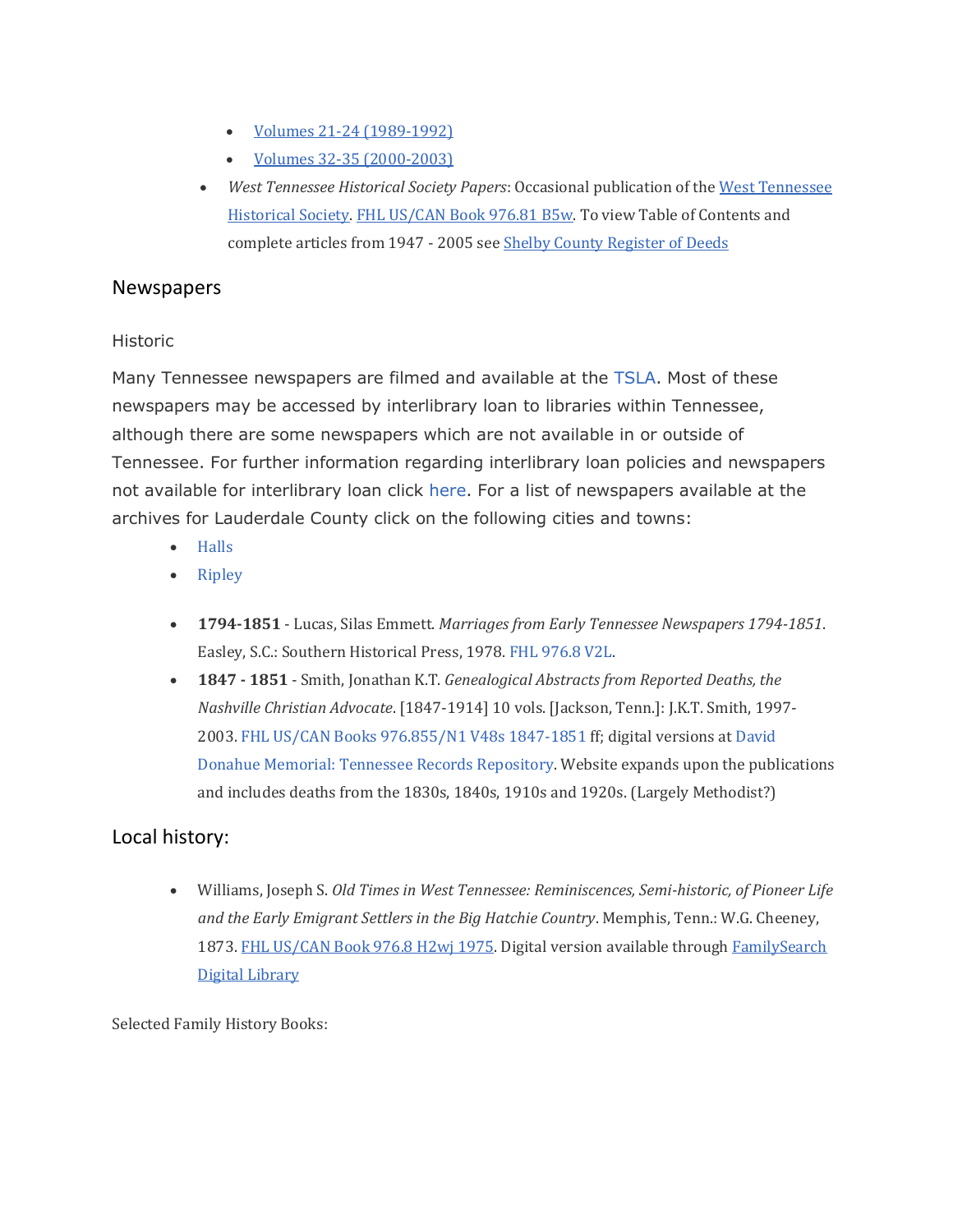- History of Tennessee From the Earliest Time to the Present: Together With a Historical and a Biographical Sketch of Lauderdale, Tipton, Haywood and Crockett (Goodspeed, 1978)
- Key Corner, the Birthplace of Civilization in West Tennessee (WPA, 1936)
- Lauderdale County (Morris, 2012)
- Lauderdale County From Earliest Times; An Intimate and Informal Account of the Towns and Communities, Its Families and Famous Individuals, Written by Descendants of Its Pioneer Citizens (Peters, 1957) *[name index]*\*
- Lauderdale County's Volunteer 200 Day Project: Celebrate Our Court House, Thursday, June 1, 1995 (1995)
- Old Times in West Tennessee. Reminiscences Semi-historic of Pioneer Life and the Early Emigrant Settlers in the Big Hatchie Country. By a Descendent of One of the First Settlers (Williams, 1873)\*
- Pictorial History of Lauderdale County, Tennessee [5 vols.] (Morris, 2009-2014)
- Visions of Lauderdale County, Past and Present (Hellums and McCauley, 1998) *[name index]*

Additional county and community histories can be found at the [Bibliography of Tennessee Local History Sources: Lauderdale](https://sos.tn.gov/tsla/pages/genealogical-fact-sheets-about-lauderdale-county#Z)  [County.](https://sos.tn.gov/tsla/pages/genealogical-fact-sheets-about-lauderdale-county#Z) *The items in the bibliography may not all be available at the Tennessee State Library and Archives.* Check local library for holdings or interlibrary loan. Both Google Books and FamilySearch.org have out of copyright books that may be downloadable (or read online)

Published Local Records:

- Lauderdale Co., Tenn., Court Minutes, vol. A, 1836-44 (WPA, 1936) *[name index]*
- Lauderdale Co., Tenn., Court Minutes, vol. B, 1844-52 (WPA, 1936)
- Lauderdale Co., Tenn., Wills, Inventories, & Sales, 1837-44, 1844-49 (WPA, 1936)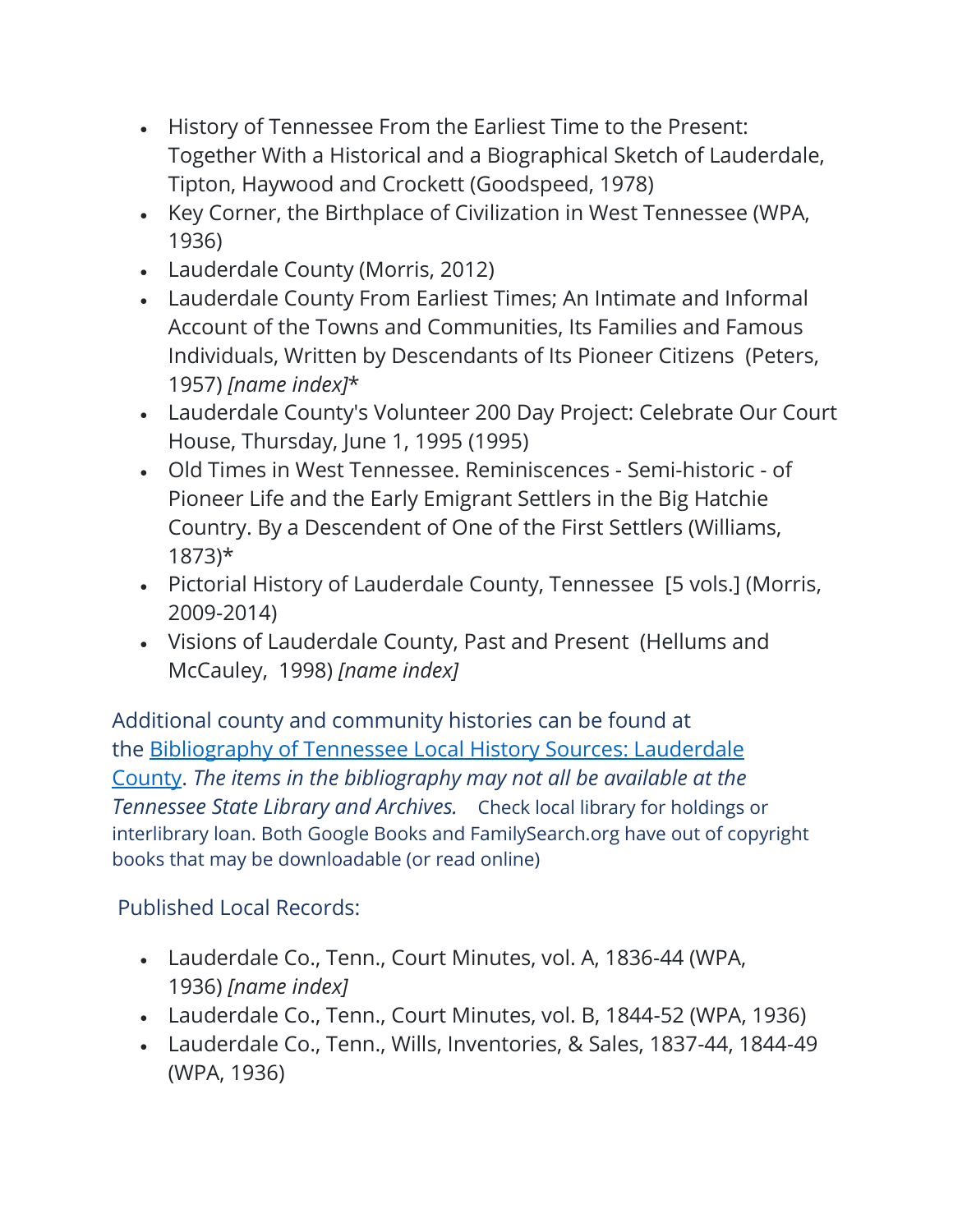- Lauderdale County, Tenn., Marriage Register vol. A, 1838-57 & vol. B 1866 (WPA, 1936) *[name index]*
- Lauderdale County, Tennessee, 1840 Census, 1850 Census, and 1850 Mortality Schedule (Davis, 1983) *[surname index]*
- Lauderdale County, Tennessee, Court Minutes, Book D, 1856-1861 (WPA, 1937)
- Lauderdale County, Tennessee, Inventory, Sales Bills, & Wills, 1849- 55 (WPA, 1937)
- Lauderdale County, Tennessee Marriages, 1838-1867 (Davis, 1983) *[name index]*\*
- Lauderdale County, Tennessee Marriages, 1867-1886 (Davis, 1983) *[name index]*
- Lauderdale County, Tennessee, Minute Book C, 1852-56 (WPA, 1936)
- Private Acts of Lauderdale County, Tennessee (McIntyre & McCroskey, 1993)

\*available via interlibrary loan from TSLA

Published local records

- Lauderdale Co., Tenn., Court Minutes, vol. A, 1836-44 (WPA, 1936) *[name index]*
- Lauderdale Co., Tenn., Court Minutes, vol. B, 1844-52 (WPA, 1936)
- Lauderdale Co., Tenn., Wills, Inventories, & Sales, 1837-44, 1844-49 (WPA, 1936)
- Lauderdale County, Tenn., Marriage Register vol. A, 1838-57 & vol. B 1866 (WPA, 1936) *[name index]*
- Lauderdale County, Tennessee, 1840 Census, 1850 Census, and 1850 Mortality Schedule (Davis, 1983) *[surname index]*
- Lauderdale County, Tennessee, Court Minutes, Book D, 1856-1861 (WPA, 1937)
- Lauderdale County, Tennessee, Inventory, Sales Bills, & Wills, 1849- 55 (WPA, 1937)
- Lauderdale County, Tennessee Marriages, 1838-1867 (Davis, 1983) *[name index]*\*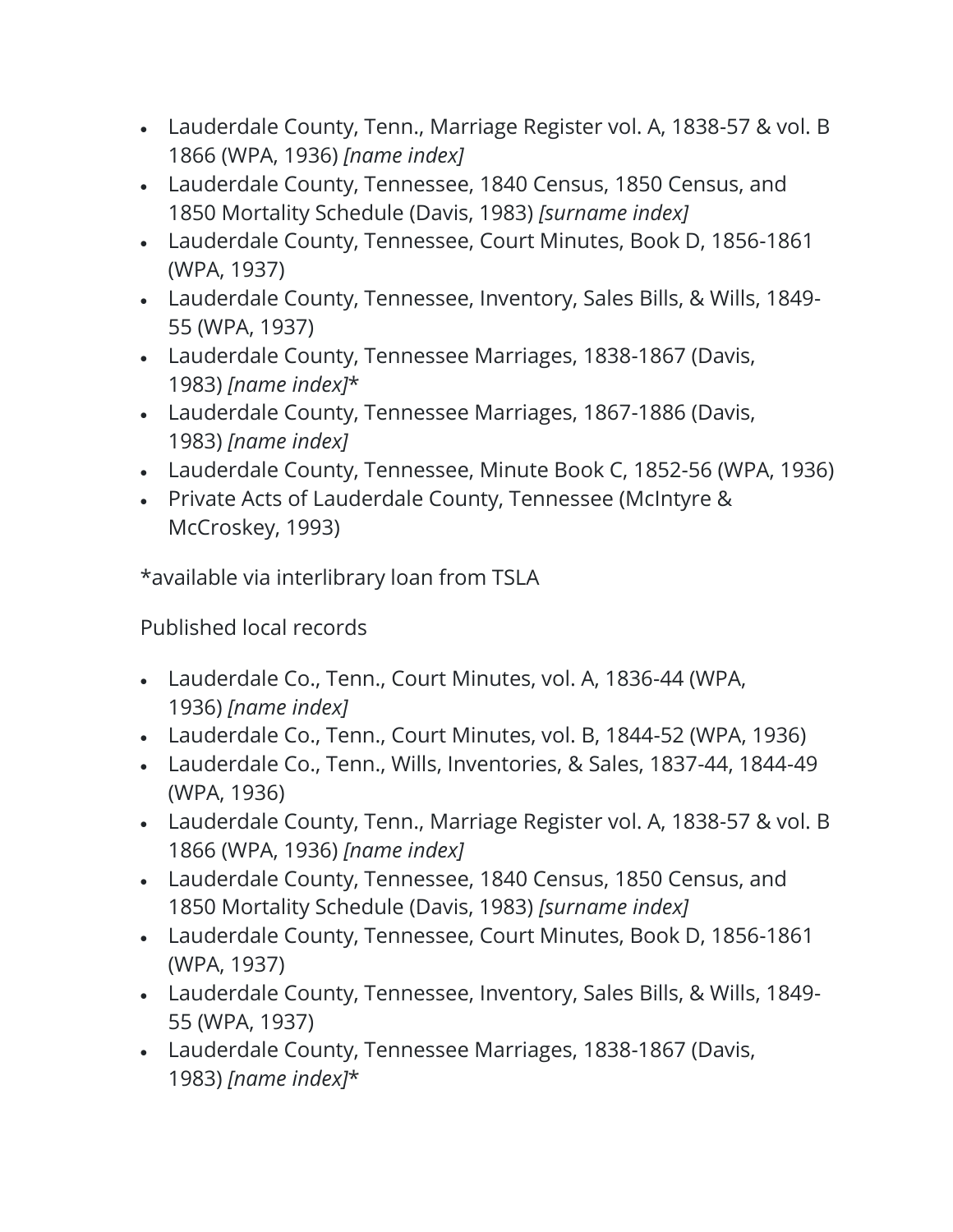- Lauderdale County, Tennessee Marriages, 1867-1886 (Davis, 1983) *[name index]*
- Lauderdale County, Tennessee, Minute Book C, 1852-56 (WPA, 1936)
- Private Acts of Lauderdale County, Tennessee (McIntyre & McCroskey, 1993)

\*available via interlibrary loan from TSLA

Other Book Resources

Books searchable by family surname, state or county are available at the My Genealogy Hound website:

<https://www.mygenealogyhound.com/>

Other Resources of Note:

The GenWeb site project has genealogical information about states and counties. The site(s) is/are manned by volunteers and FREE.

Links for websites:

[https://www.usgenweb.org](https://www.usgenweb.org/) (general for USA)

[www.tngenweb.org](http://www.tngenweb.org/) (for the state of Tennessee; county selection via this page)

Note: The state GenWeb site is currently undergoing updates. The Lauderdale County page site below is the "old" version. New version is not yet available (as of 31 January 2022).

[www.tngenweb.org/lauderdale-old](http://www.tngenweb.org/lauderdale-old)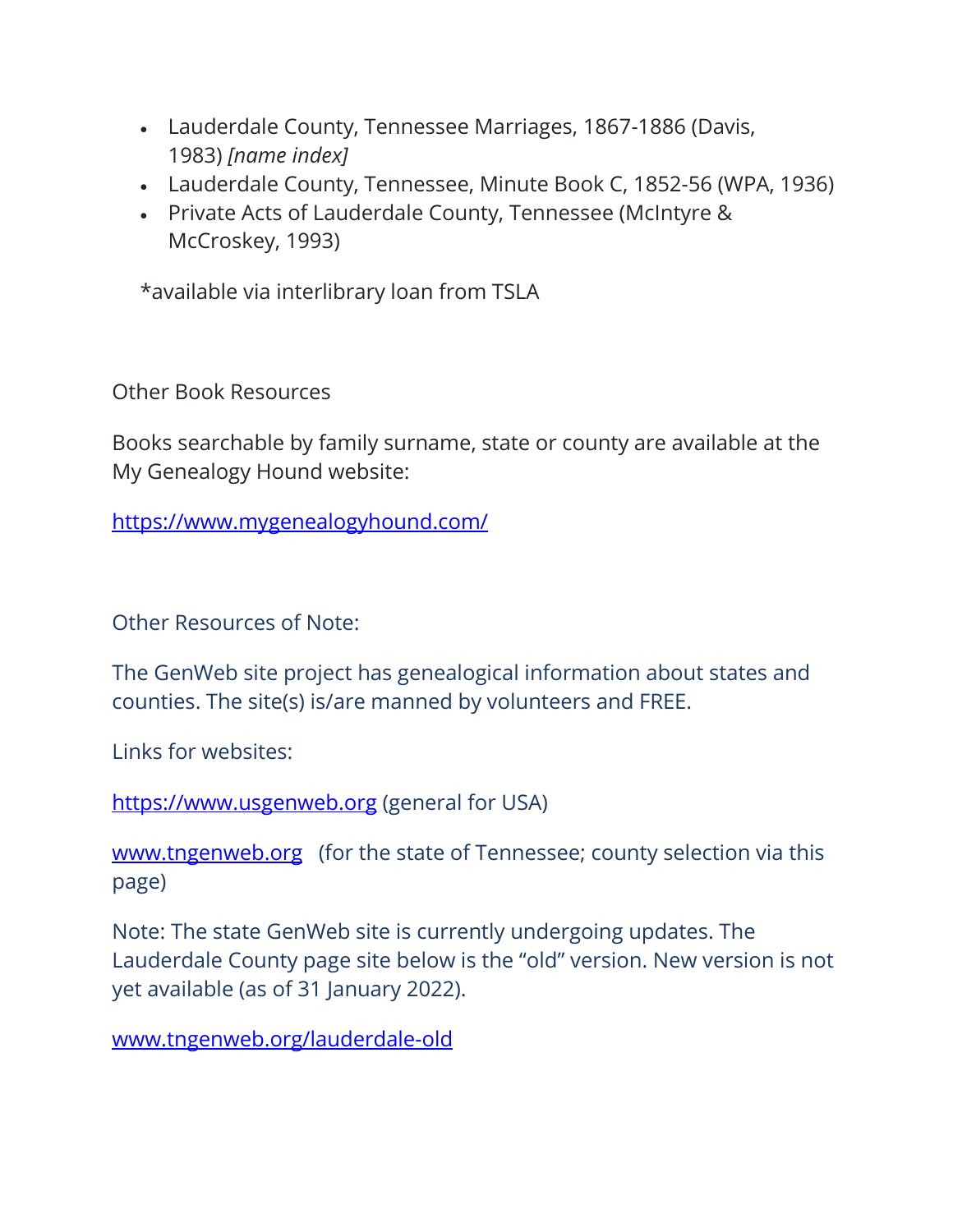The Lauderdale County GenWeb site has information similar to the family search wiki. The site includes information about records and history as well as Bibles, lookups, and churches. You can also post queries and ask for lookups. The list of surnames includes contact persons to help with questions about researching the specific surname in the area. The posted list of Lauderdale County cemeteries has lists of gravestones/burials.

Other Resources:

Lauderdale County Public Library 120 Lafayette Avenue Ripley, Tennessee 38063 Phone: 731-635-1872 List of microfilm and genealogy-related printed copies available at the library. Genealogy room available according to website.

Other libraries in Lauderdale County include the Forked Deer Regional Library and the Halls Public Library. Both have Facebook pages, but no indication of genealogy-related information

Note: The West Tennessee Study Center at the Paul Meek Library located at The University of Tennessee at Martin (in Martin Tennessee, Weakley County) also has genealogy related information. The FamilySearch wiki for Lauderdale County indicates that this Center has information about all counties in west Tennessee; however, the Center's website indicates that the focus is on northwest Tennessee counties.

[https://www.utm.edu/departments/special\\_collections/](https://www.utm.edu/departments/special_collections/)

# Genealogy/Historical Groups

Genealogy groups in Lauderdale County include the Lauderdale County Historical Society as well as other groups that meet at the Halls Public Library and the Forked Deer Regional Library. All of these groups have